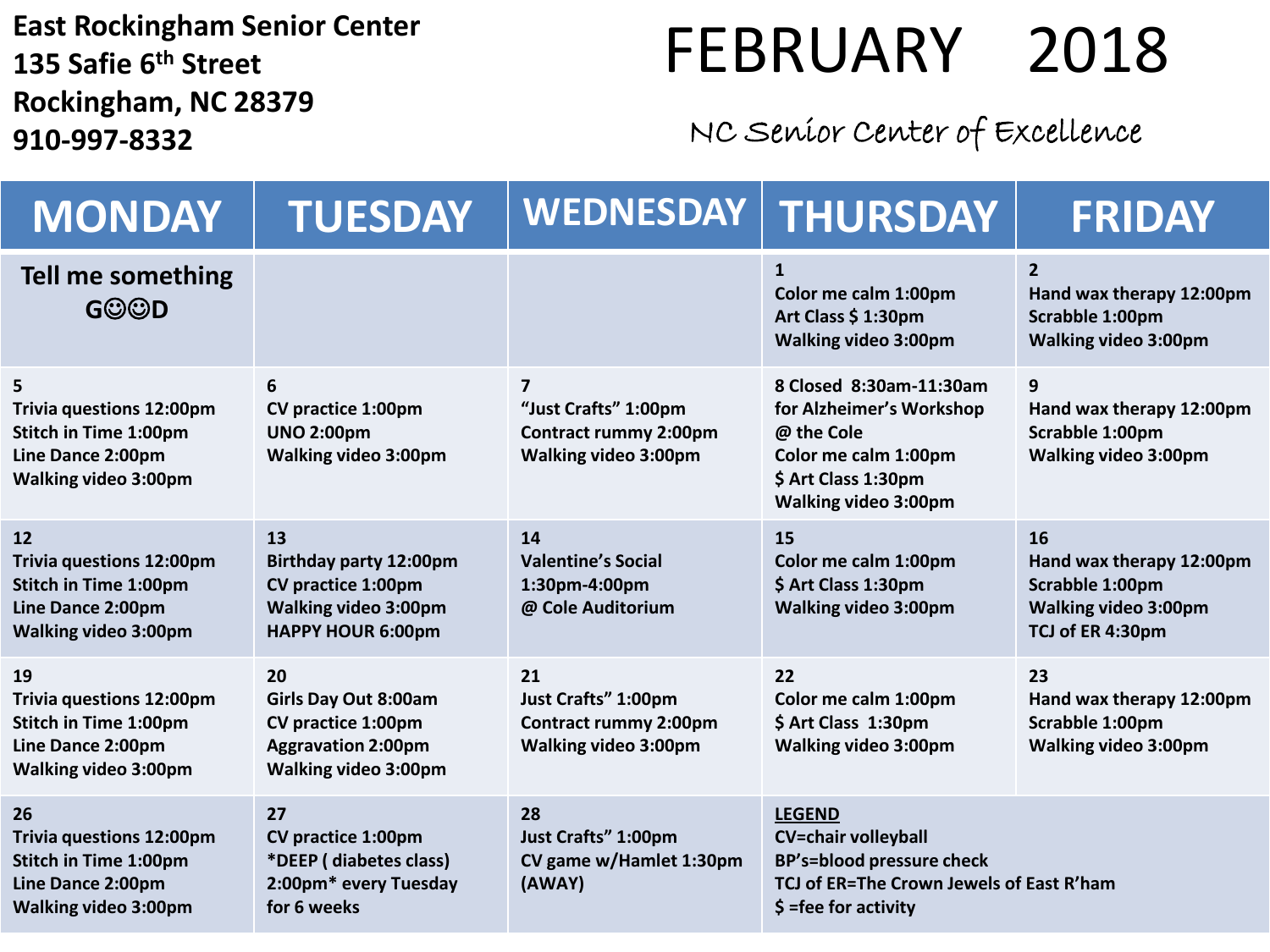Ellerbe Senior Center<br>306 Millstone Road, Ellerbe, NC 28338 910-652-6006

## February 2018

| <b>Monday</b>                                     | <b>Tuesday</b>                                                | Wednesday                                                                                                        | <b>Thursday</b>                                                                        | <b>Friday</b>                                 |
|---------------------------------------------------|---------------------------------------------------------------|------------------------------------------------------------------------------------------------------------------|----------------------------------------------------------------------------------------|-----------------------------------------------|
|                                                   |                                                               |                                                                                                                  | $\mathbf{1}$<br><b>Bingo 12:15pm</b>                                                   | $\overline{2}$<br>Contract Rummy 12:15pm      |
| 5<br><b>Bingo 12:15pm</b><br>Richmond Co. Hospice | 6<br>\$ Art Class 12:15pm                                     | $\overline{7}$<br><b>Volleyball Practice</b><br>10:00am Game V/S E.Rock<br>2:00pm Away Game                      | 8<br><b>CLOSED</b><br>8:30am-11:30am for<br><b>Alzheimer's Workshop</b><br>at the Cole | 9<br>Aggravation 12:15pm                      |
| 12<br>Bingo 12:15pm with<br><b>Richmond Pines</b> | 13<br>Sherry the Librarian<br>11:45am<br>\$ Art Class 12:15pm | 14<br><b>Volleyball Practice 10:00</b><br><b>Valentine's Social</b><br>2:00 pm-4:00 pm<br><b>Cole Auditorium</b> | 15<br>Bingo 12:15pm with<br><b>Community Hospice</b>                                   | 16<br>Rummikub 12:15pm                        |
| 19<br>Bingo 12:15pm                               | 20<br>\$ Campbell Soup Trip<br>9:00am<br>\$ Art Class 12:15pm | 21<br><b>Volleyball Practice</b><br>10:00am                                                                      | 22<br>Bingo 12:15pm                                                                    | 23<br>Scrabble 12:15pm                        |
| 26<br>Bingo 12:15pm                               | 27<br>\$ Art Class 12:15pm                                    | 28<br><b>PAMPER DAY 8:30am</b>                                                                                   |                                                                                        | Legend: $\zeta$ = Fee for<br>program/activity |